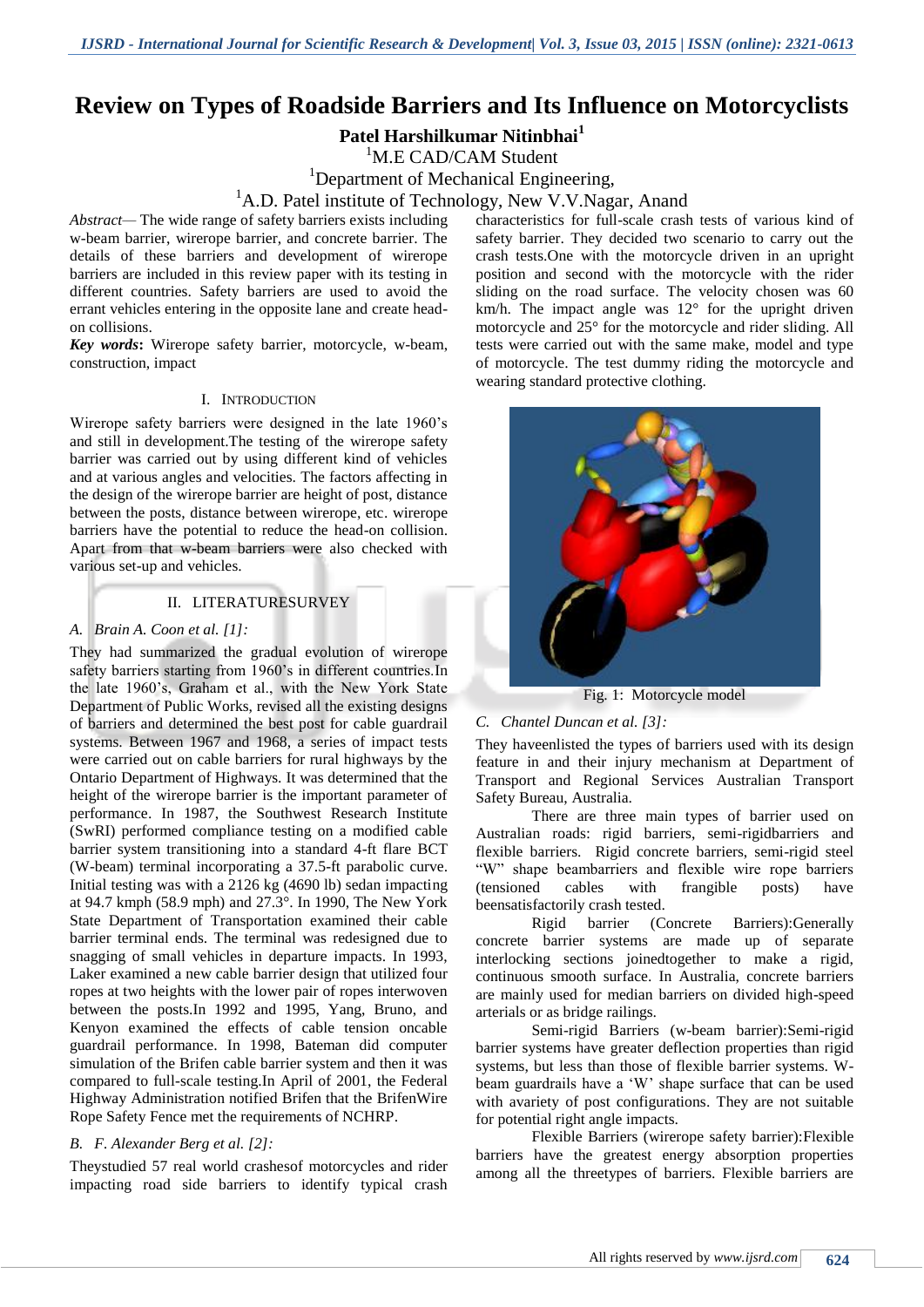now used to various extents in all Australian states and territories, specifically wirerope safety barrier manufactured by Brifen.

## *D. Matteo Rizz et al. [4]:*

Theyfocused on the motorcycle crashes police reported onto road barrier in Sweden between 2003 & 2010, First to access if injury risk for motorcyclists is affected by collision with different types of barriers and the second, to examine the injury can be affected by being in an upright position during the collision, by using fatal-to-serious (FSI) injury ratio. The injury out come in motorcycle crashes into different types of road barriers was analysed by the given formula.

*The FSI ratio =* total no.of in jured motorcyclists

#### *E. Tim Selby et al. [5]:*

Theyreported a brief breakdown of motorcycle crashes and road safety barriers in New Zealand and summarizes the research findings relating to motorcyclists and WRSBs. In New Zealand over the five year period between 2001 and 2005, there have been a total of 3762 motorcycles injury crashes; only 55 (1.5%) of these involved collisions with a road safety barrier. Two of the crashes involved a WRSB. With respect to motorcycle fatalities alone, three out of the 162 (1.9%) motorcycle deaths involved a collision with a barrier; no accidents involved a WRSB.

The research notes that WRSBs have the potential to cause serious injury to errant riders. So, there is no reliable evidence to indicate that WRSBs present a greater risk than other barrier type. It is important to note that road safety barriers should only be installed where it is necessary to protect road users from hazards, where the risk of accidents is more serious and life threatening injuries exist without the barrier being installed.

Association of European Motorcycle Manufacturers (ACEM) identified that roadside safety barriers presented an infrequent but substantial danger to motorcycle riders, causing serious lower extremity and spinal injuries as well as serious head injuries when impacted. The probability of a motorcyclist being killed as a result of impacting with a crash barrier is more than double that for motorcycle crashes generally.

The literature review also identified two alternative forms of protection specifically designed for WRSBs. The two options include aluminium covers for the WRSBs designed by the Baltic Construction Company in Sweden, in response to the "cheese cutter" concerns. Alternatively, the Santedge Road Safety Barrier design covers both posts and cables. The 2004 Monash report by Mulvihill and Corben notes that the latter product has not been tested nor is it known if such devices have been installed anywhere. Such measures are likely to require large scale expenditure.

#### *F. Tymoteusz pieglowski [6]:*

They summarized the construction, testing standards, foundation and repairing the wirerope barriers. The wirerope barriers can function as a central barrier, side barrier and slop barrier. The central barrier is intended to prevent vehicles from entering into oncoming traffic and potentially causing a head-on collision. It is either placed in the base course or in asphalt. The side barrier is used instead of an ordinary W-beam barrier preventing vehicles from run-off accidents into the road side. The slope barrier have a similar function but are mounted further away from the carriageway, which allows the vehicles to redirect themselves by giving the driver more space and time to react. Generally the central barriers and side barriers have a similar construction with a top rope and 2 lower ropes on both sides whereas the slope barriers have ropes installed only on one side, facing the carriageway, and have longer posts. The wirerope and breakable posts absorbs some of the vehicle"s kinetic energy and redirect the vehicle in a controlled manner back to the carriage way. When compared with other barrier types vehicles bounce off the barrier instantly in a hazardous manner.

## *G. C. Behera et al.[7]:*

They studied ninety four cases of motorcycle fatalities received from South Delhi during April 2007 to March 2008 at All India Institute of Medical Sciences, Delhi. They analysed the data with regard to the pattern of injury, use of helmet and presence of alcohol in victim, cause of death, time of accident, mode of transportation of the victims to hospital, age and sex of the victim and offending vehicles. In 93.6% of cases victims were male as compared to female 6.4%. Commonest age group involved was 21-30 years (44.67%). Head injury, including cervical spine injuries, was the most common cause of death with 74.47%. Heavy motor vehicle was the offender vehicle in maximum number of cases (34.04%). Most of the deceased on motorcycle were drivers (78.72%), out of which only 54.05% wore a helmet at the time of accident. None of the pillion riders were found wearing a helmet at the time of the incident. Only six cases (6.38%) were found positive for alcohol.

## III. CONCLUSION

The injuries and fatalities of injuries are different for different safety barrier in various countries. In the countries like Australia and Germany the injury outcome after fullscale crash test for wirerope barrier has been found contradictory to each other and the design of wirerope safety barrier is developed with a view to safety of cars and not to motorcyclists, though in the growing country like India the population of motorcycles are far more than that of cars. The impact of rider to the safety barrier sometimes exceeds the safe injury level which can be made safe by design and implementation of wirerope safety barrier.

#### REFERENCES

- [1] Brain A. Coon,Ronald K. Faller, John D. Reid, "Cable Barrier Literature Review" TRP-03-118-02, July 10, 2002.
- [2] F. Alexander Berg, Peter Rücker, Marcus Gärtner, Jens König (Germany), Raphael Grzebieta, Roger Zou, Monash University, Australia, "Motorcycle impacts to roadside barriers real-world accident studies, crash tests and simulations carried out in Germany and Australia", 05-0095.
- [3] Duncan C, Corben B, Truedsson N and Tingvall C. "Motorcycle and Safety Barrier Crash-Testing: Feasibility Study". Report no. CR 201, Dec- 2000.
- [4] Matteo Rizzi, Johan Strandroth, Simon Sternlund, Claes Tingvall, Brian Fildes,"Motorcycle Crashes into Road